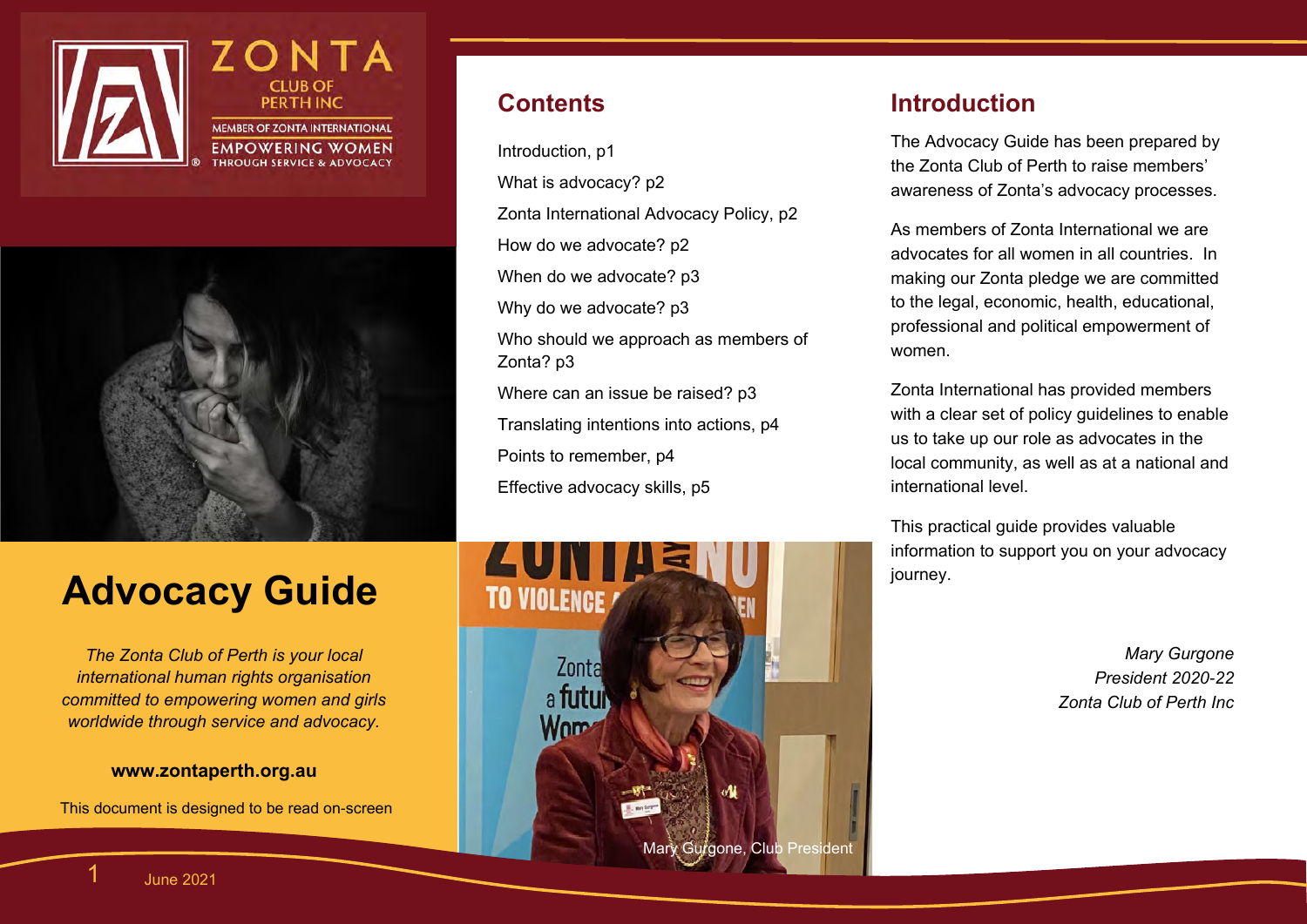### **Zonta International Advocacy Policy**

Zontians are urged to express themselves about and become involved in issues that:

- improve the legal, political, economic, educational, health, and professional status of women;
- advance understanding, goodwill, and peace through a world fellowship of executives in business and the professions; and
- promote justice and universal respect for human rights and fundamental freedoms.

### **What is advocacy?**

A useful definition is to plead the cause of another, but advocacy means many different things to different people.

Zonta International defines advocacy as:

*... expression of support for or opposition to a cause, argument or proposal.* 

*Advocacy may include influencing laws, legislation or attitudes.* 

*Zonta advocacy is an action taken in the public interest or for the greater good with respect to advancing the status of women and girls and their human rights.* 

### **How do we advocate?**

**We Act.** Zontians are encouraged to support legislation that advances the:

- Objects and resolutions of Zonta International;
- the Beijing Declaration and Platform for Action;
- CEDAW—the Convention on the Elimination of All Forms of Discrimination Against Women;
- the Sustainable Development Goals; and
- the UN and Council of Europe **Conventions**

**We collaborate**. We should seek to cooperate with other like-minded organisations or individuals to raise awareness of issues—and the actions we must initiate to effect positive change.

**Zonta International, its districts and its clubs are non partisan and non-sectarian.** 

# SUSTAINABLE GOALS

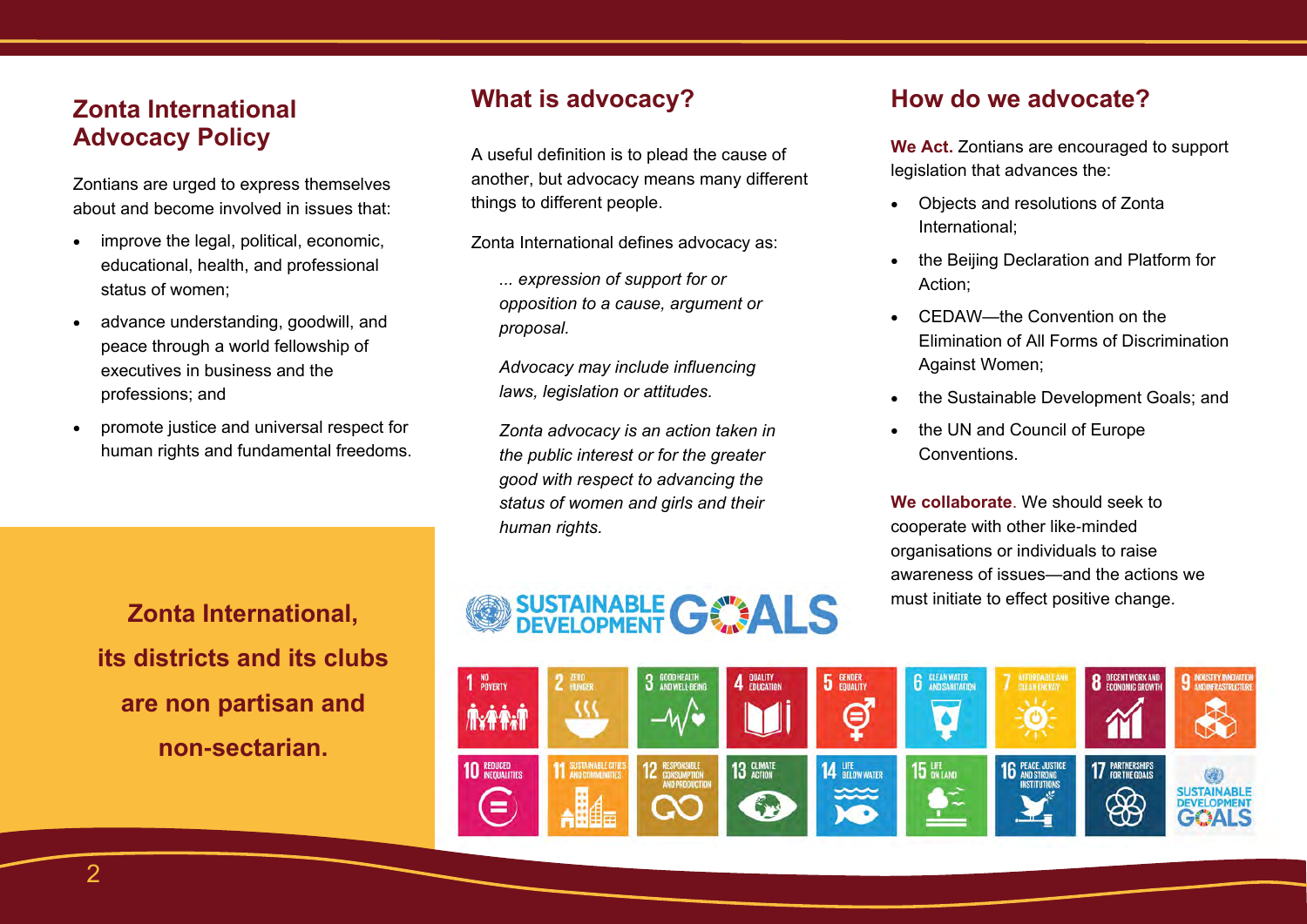**We educate**. Where possible we should work with other organisations to educate people and ourselves about women's issues and how to effect change.

**We are balanced**. Every effort should be made to present a well-balanced presentation of facts and viewpoints.

**We are autonomous**. We must remain autonomous in our advocacy. We may not endorse a political candidate or party or any religious denomination. We may endorse qualified individuals for non-partisan positions.

**We may protest**. We may register protest concerning violation of human rights with the Zonta International Advocacy Committee

### **When do we advocate?**

We should advocate:

- When an issue is brought to our attention through our local community, our work, the media or Zonta International Headquarters.
- When we wish to support a group which has alerted us to an issue.



- When we wish to support legislation or amendments to legislation.
- When we wish to oppose legislation.
- When we wish to draw attention to an issue to gain public support or raise awareness.
- When we wish to present a vision for the future and influence policy makers.

### **Why do we advocate?**

- To influence public opinion.
- To influence public policy.
- To educate people and ourselves about the issues.
- To promote our aims and empower women in general.
- To assist with the resolution of a current issue which is confronting women.

### **Who should we approach as members of Zonta?**

When an issue is identified, discussion should take place with the Club President,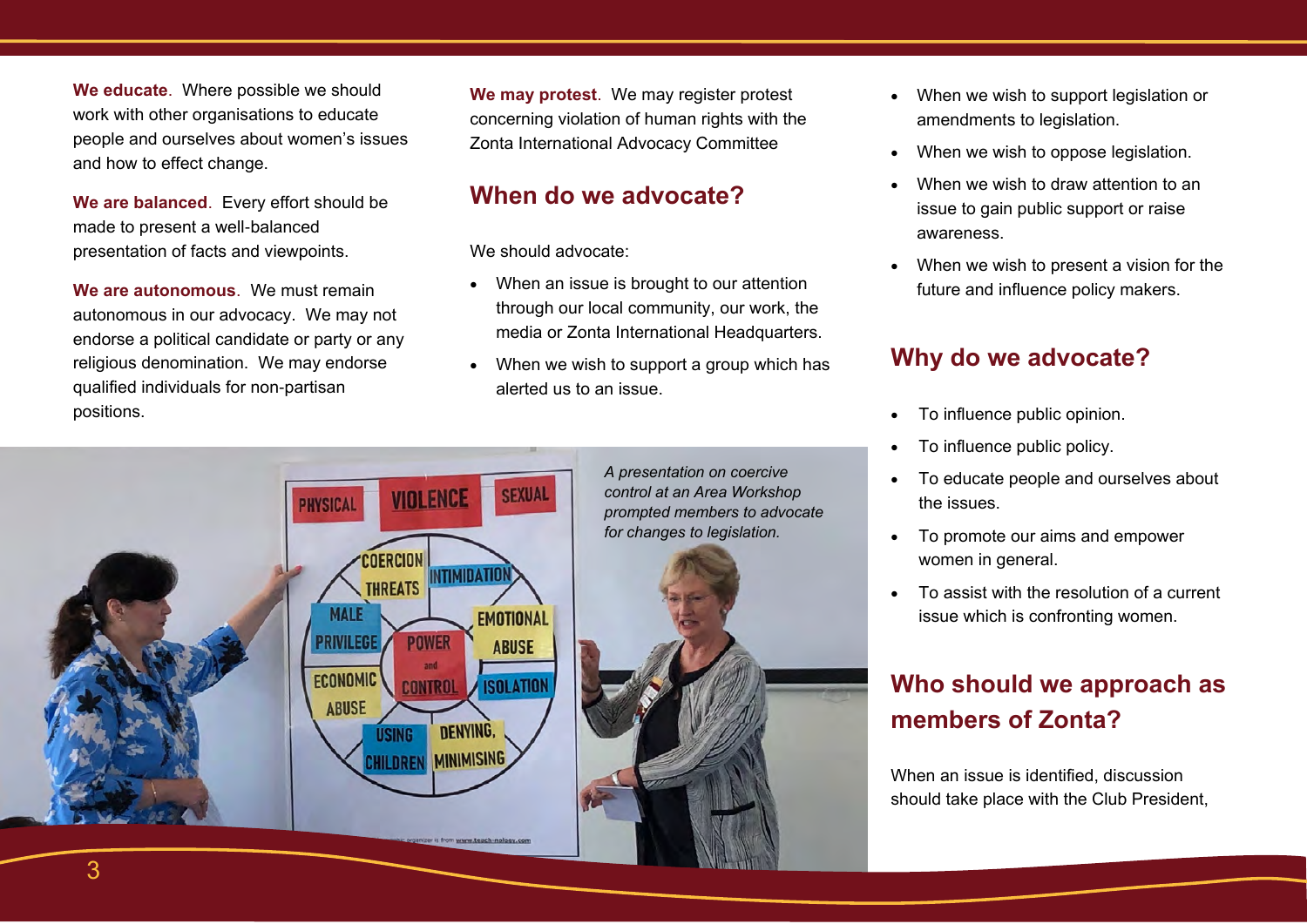### **Translating intentions into actions**

Here are a few suggestions to translate intent into action:

- **Publish guidelines** for advocacy procedures for clubs
- **Provide up-to-date contact lists** of Local Councillors, State and Federal Members of Parliament and local media contacts.
- **Conduct a public women's forum**  (perhaps close to International Women's Day). Invite a panel of female

members of parliament to speak on selected topics related to the advancement of women.

- **Arrange workshops/information sessions for women**—how to network, how to influence policy makers, how to get into positions of influence, how to access information.
- **Apply for funding** to finance workshops, forums etc.
- **Use local media** to raise the profile of Zonta International and present views on current issues. Invite the editor of the local paper to a dinner meeting. Get to know local journalists. Establish a regular

dialogue with local media to improve our chances of coverage when we have an issue or event.

• **Keep doing** what Zontians are already doing by way of our awards for Women of Achievement, Young Women in Public Affairs etc.

### **Points to remember**

- Zonta clubs may express their opinion on issues only as clubs.
- Zonta Districts may express their opinions only as Districts.
- The Convention may express views on issues on behalf of Zonta International
- Districts may include guidelines for the process for determining their advocacy activity in their district rules of procedures.

**Club members may express their personal views on issues as private citizens. In doing so they must not attribute their personal views to a Zonta club, district or Zonta International.**